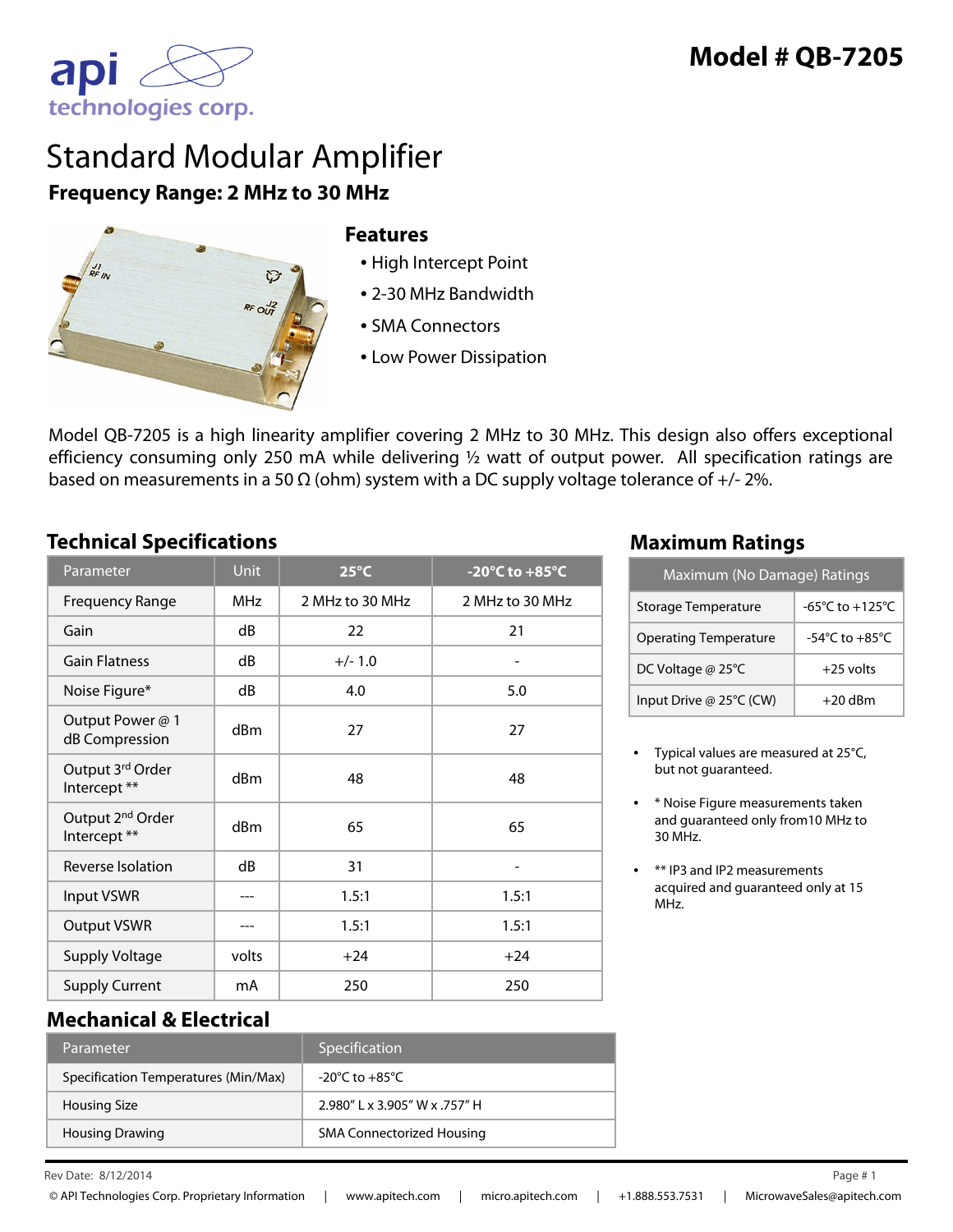## **Typical Performance Graphs**

#### **Gain (dB)**

**Noise Figure (dB)**



Rev Date: 8/12/2014 Page # 2